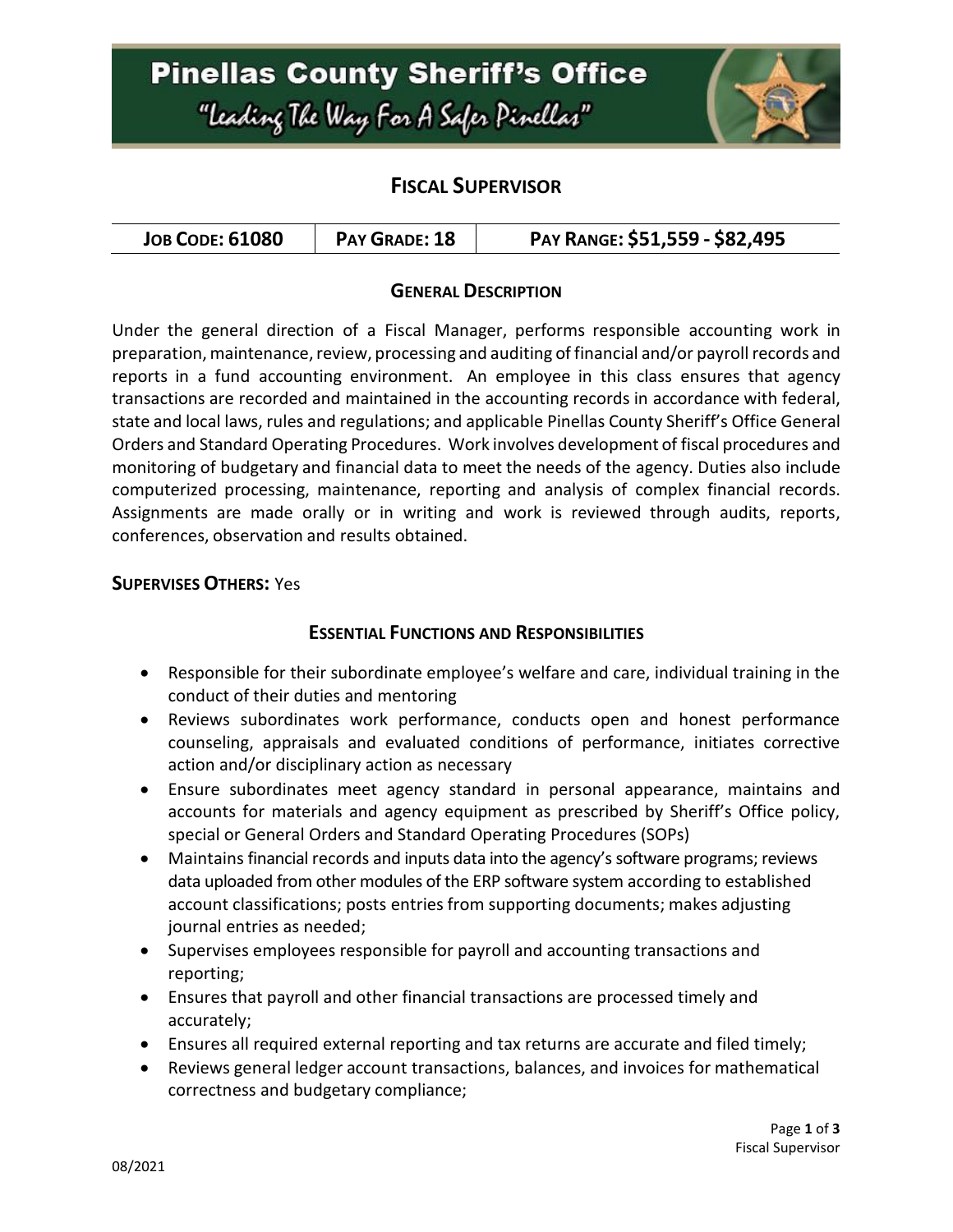## **Pinellas County Sheriff's Office** "Leading The Way For A Safer Pinellar"



- Evaluates incoming requests for financial action, documents results, and responds in an appropriate manner; researches fiscal issues and makes recommendations to Fiscal management;
- Monitors agency expenditures for budgetary compliance; ensures correct general ledger accounts are used for expenditures; recommends budget transfers as needed;
- Trains agency personnel in fiscal methods and procedures;
- Analyzes fiscal issues and provides appropriate solutions within agency policy;
- Reviews and recommends improvements to existing fiscal procedures;
- Evaluates members assigned to the Fiscal Affairs Bureau under their supervision and prepares appropriate performance appraisals; provides counseling to membersin appropriate behavior and policies, as necessary;
- Participates in Sheriff's Office recruitment and community relations activities as directed.

Regular and reliable attendance is required as an essential function of the position.

This position is considered essential and, in the event of an emergency or natural disaster, will be required to report to work.

This list is not intended to be all-inclusive, and you may not be responsible for every item listed. The employer reserves the right to assign additional functions and responsibilities as necessary.

### **QUALIFICATIONS**

- Bachelor's degree granted by an institution accredited by an accrediting body recognized by the U. S. Dept. of Education in Business or Public Administration, Accounting, Human Resources, or related field AND five (5) years' experience in moderately complex accounting work
- Or equivalent combination of education and experience
- A minimum score of 80% on a Fiscal written examination and Excel test
- Must possess a valid Florida driver's license
- Consideration for this position requires a credit check

### **KNOWLEDGE, SKILLS, AND ABILITIES**

- Demonstrates skill in communicating effectively in a complex and dynamic work environment, both verbally and in writing
- Possesses knowledge of laws, rules and regulations controlling budgetary, fiscal, and governmental accounting procedures, principles and practices